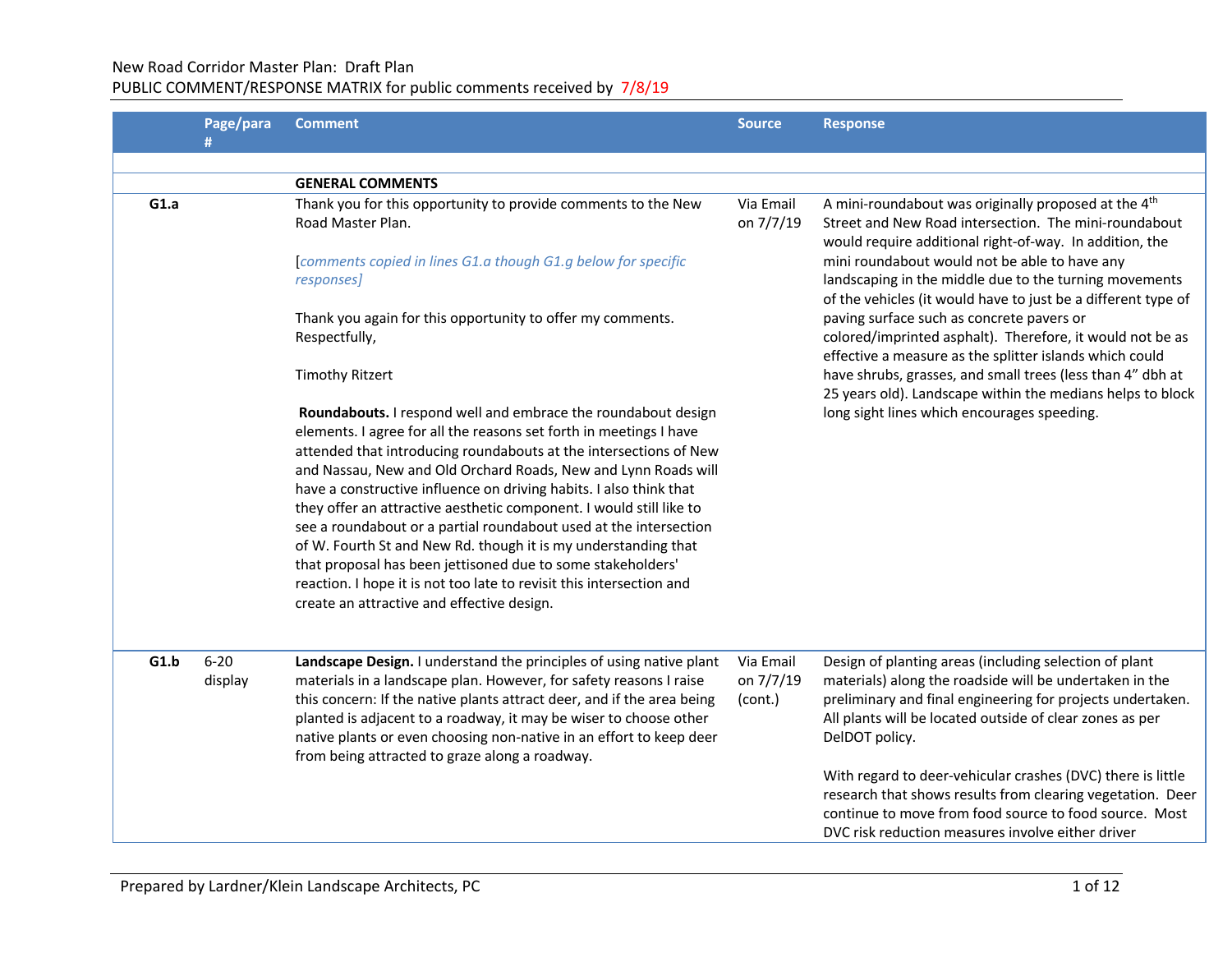|      |                     |                                                                                                                                                                                                                                                                                                                                                                                                                                                                                                                                                                                                                                                                                                                                                                                                                                                                                                                                                                                                                                                                                                                                                                                                                                                               |                                   | awareness measures or deer fencing with controlled<br>crossings.<br>The following sentence is already included on page 26 of<br>the draft:<br>"For road & travel safety, plant selection for hedgerows<br>along the roadway should avoid trees and shrubs that are<br>attractive to deer. "<br>Values associated with new planting (traffic calming,<br>stormwater management resulting in more infiltration/less<br>runoff, screening of incompatible land uses, and other<br>wildlife benefits unrelated to deer management) suggest<br>that clearing enough vegetation to affect DVCs would have<br>many other adverse effects. If DVCs are a problem, then<br>driver awareness and fencing could be used. |
|------|---------------------|---------------------------------------------------------------------------------------------------------------------------------------------------------------------------------------------------------------------------------------------------------------------------------------------------------------------------------------------------------------------------------------------------------------------------------------------------------------------------------------------------------------------------------------------------------------------------------------------------------------------------------------------------------------------------------------------------------------------------------------------------------------------------------------------------------------------------------------------------------------------------------------------------------------------------------------------------------------------------------------------------------------------------------------------------------------------------------------------------------------------------------------------------------------------------------------------------------------------------------------------------------------|-----------------------------------|---------------------------------------------------------------------------------------------------------------------------------------------------------------------------------------------------------------------------------------------------------------------------------------------------------------------------------------------------------------------------------------------------------------------------------------------------------------------------------------------------------------------------------------------------------------------------------------------------------------------------------------------------------------------------------------------------------------|
| G1.c | $6 - 20$<br>display | Canary Creek Bridge. A simple, unadorned structure is appropriate<br>for this location. I note that the Master Plan<br>suggests the use of "real brick" or a "brick veneer" for use in the<br>abutments. My opinion is to the contrary as I do not think that<br>brick is a building material used historically in this coastal region<br>and was certainly not widely used. I also would be concerned if the<br>only option or alternative would be for a bare, plain concrete<br>abutment. Would it be possible to create a faux finish to an<br>abutment made of concrete that would be made to look like<br>timbers or wood frame and the concrete colored to appear<br>wooden? The use of masonry elements on the bridge needs to be<br>given very careful thought and should only be allowed if other<br>options are not identified.<br>I really like the idea of separating the multi-model path from the<br>vehicular bridge, not by use of a jersey wall type structure as<br>shown in the illustration but by constructing a completely separate<br>structure. If a separate multi-modal bridge is not feasible, then a<br>cantilevered path, one that would appear to float above, or extend<br>over the creek would be an attractive alternative. | Via Email<br>on 7/7/19<br>(cont.) | Real brick/veneer only applies to the Minos Conaway<br>underpass. As an aside, brick is used throughout buildings<br>and walkways in the Delaware Bay region.<br>With regard to a form liner on the concrete to create a<br>texture to look like wood - yes that is possible<br>ADD the following bulleted text to the bottom right on<br>page 57 of Final Draft):<br>Consider the use of textured concrete on the<br>abutments using a formliner to simulate wood<br>(similar to existing wooden abutments)<br>With regard to the multi-modal path $-$ the clear consensus<br>at the March 27 stakeholder meeting was for the use of a<br>single structure.                                                  |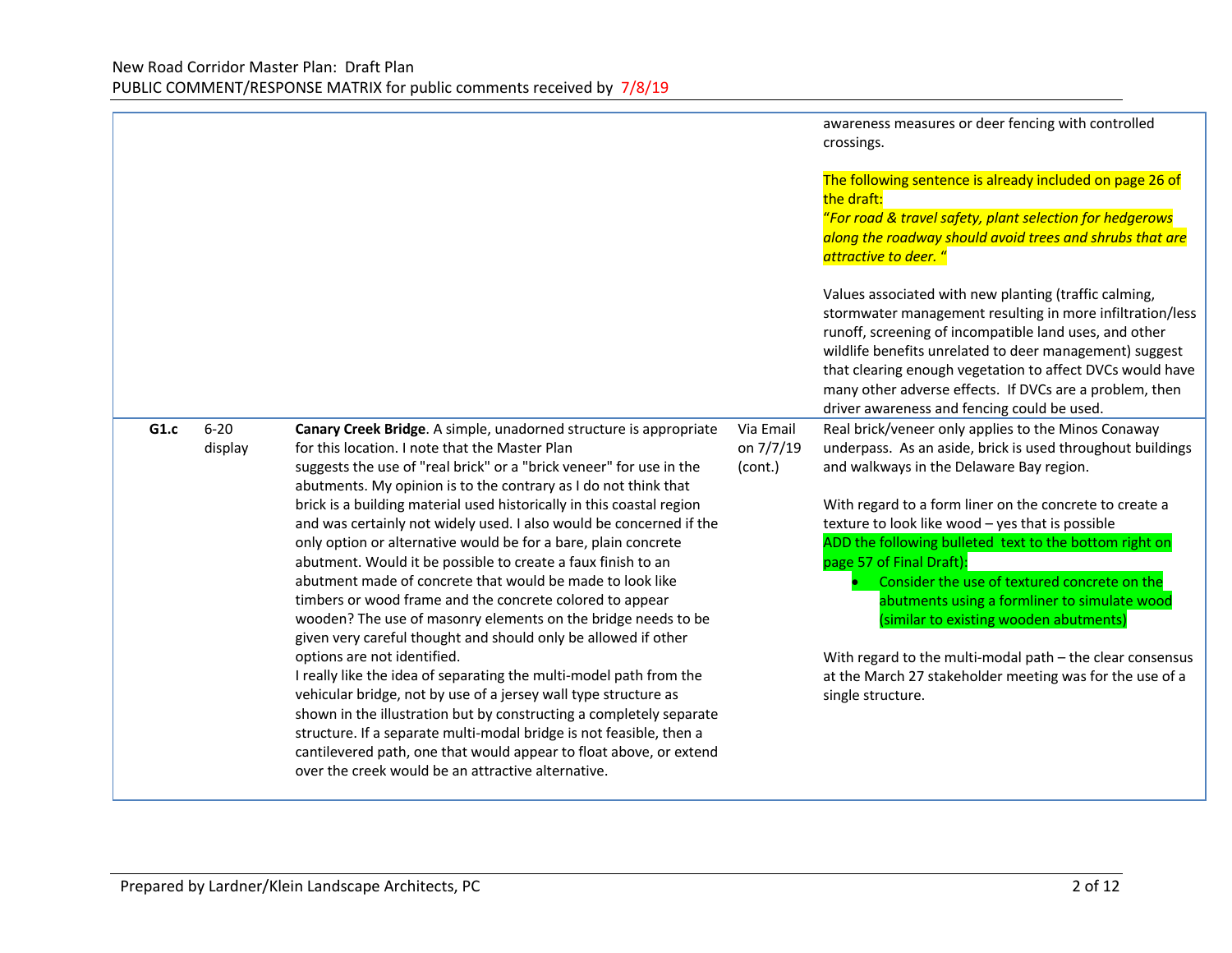## New Road Corridor Master Plan: Draft Plan PUBLIC COMMENT/RESPONSE MATRIX for public comments received by 7/8/19

| G1.d | $6 - 20$<br>displays | Illustration #1, the existing parking on the west side of the red<br>frame building located at the corner of Nassau and New Roads is<br>an accident waiting to happen. The illustration does not appear to<br>address the unsafe existing condition, but I would like to go on<br>record that the present practice of allowing parking on the west<br>side, close to the existing intersection, represents an unsafe<br>condition, and should not perpetuated once improvements are<br>made.          | Via Email<br>on 7/7/19<br>(cont.) | Comment noted - the current parking you refer to is on<br>DelDOT property and the design concept is from DelDOT.                                                              |
|------|----------------------|-------------------------------------------------------------------------------------------------------------------------------------------------------------------------------------------------------------------------------------------------------------------------------------------------------------------------------------------------------------------------------------------------------------------------------------------------------------------------------------------------------|-----------------------------------|-------------------------------------------------------------------------------------------------------------------------------------------------------------------------------|
| G1.e | $6 - 20$<br>displays | Illustration #3, Black Hog Crossing describes a "limited right of<br>way and tree preservation". I am pleased to know that the large<br>trees' presence is recognized and appears to be addressed in the<br>proposal of " independent timber structure on poles to preserve<br>poles" but I do not understand what is propose, or what is the<br>purpose of "independent timber structures" nor how the trees<br>will be protected. I support expending energies required to save<br>the large trees. | Via Email<br>on 7/7/19<br>(cont.) | Trail display says "independent timber structure on poles<br>to preserve trees"<br>ADD example of Gordon Pond Trail to replace Figure 43<br>Flickr / Mike Mahaffie            |
| G1.f | $6 - 20$<br>displays | Illustration #7 calls for an open drainage ditch to be constructed<br>parallel to the eastbound traffic lane, adjacent to the Brittingham<br>parcel. Couple observations for you to consider:                                                                                                                                                                                                                                                                                                         | Via Email<br>on 7/7/19<br>(cont.) | Drainage associated with the Brittingham proposal is being<br>reviewed by the City and DelDOT as part of the more<br>detailed project review. The pump station and its access |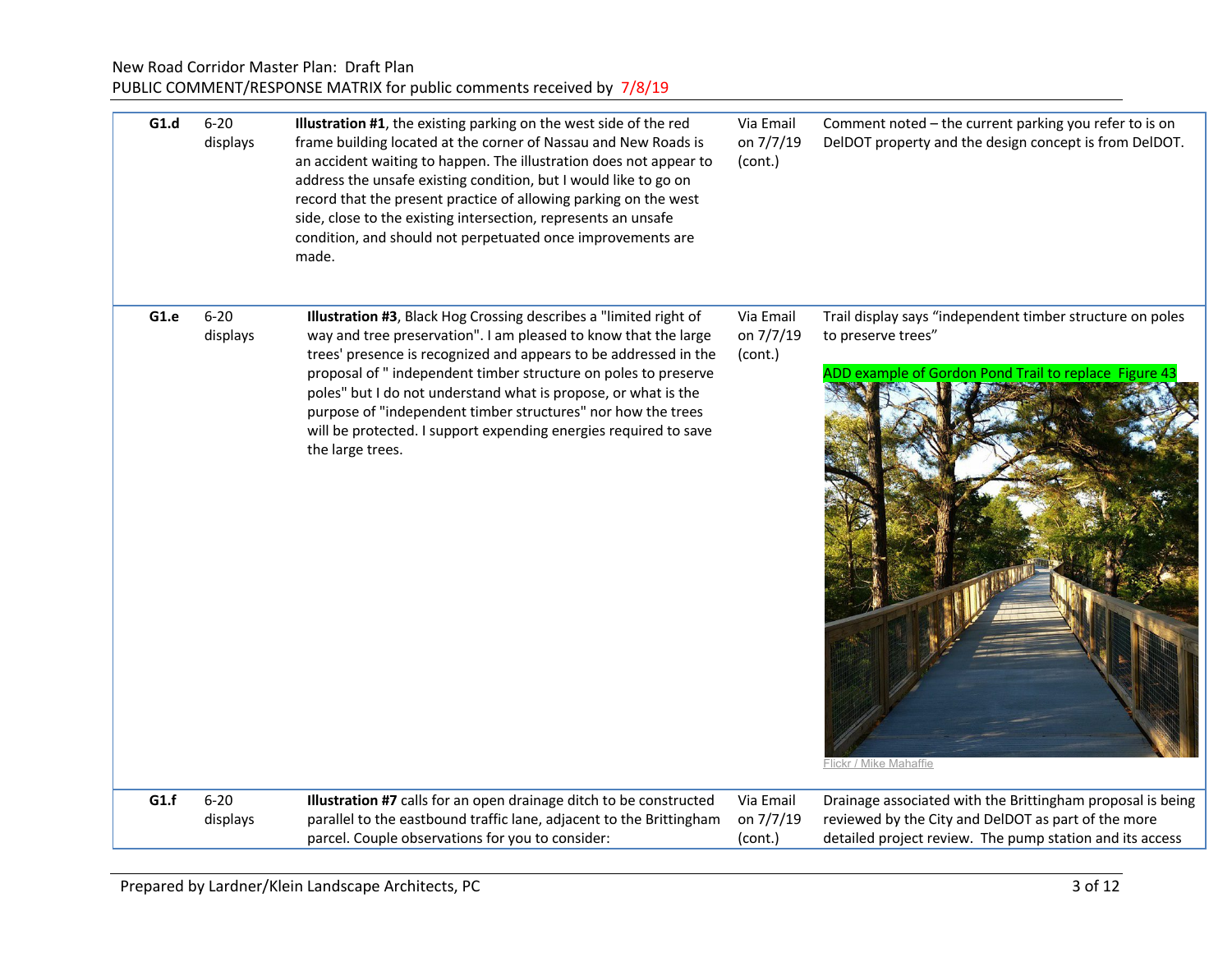|                              | a. Where would this ditch drain? Into Canary Creek, thereby<br>contributing to the runoff and increasing its volume, especially at<br>times of increased flooding?<br>b. The developer of the Brittingham Parcel has submitted a<br>preliminary development plan that calls for a sewage pump<br>station to be constructed in a shed-like building in an area<br>located very close to what is likely to be the location of the<br>proposed drainage ditch. This development plan is currently<br>being considered by the Lewes Planning Commission before it is<br>referred to the mayor and council for approval. The plan also<br>shows a proposed driveway entrance on New Rd which will<br>provide access to the pump station. The driveway would be<br>constructed near what will be the bridge abutment or the<br>eastbound approach to the bridge. Is the function of both the<br>ditch and the pump station in close proximity compatible?<br>Similarly, is the proposed pump station driveway compatible<br>with the ditch and bridge redesign?<br>In the area of the Brittingham Parcel I note a splitter island is<br>suggested. I like this idea. |                                   | driveway need to be reviewed carefully but are beyond<br>the detail of this plan.<br>ADD NOTE to Chapter 5, Implementation Table, page 71<br>Item E, Brittingham Farm:<br>Review location, function and appearance of<br>related drainage modifications (existing ditch,<br>proposed pump station and pump station<br>maintenance access)                                                     |
|------------------------------|----------------------------------------------------------------------------------------------------------------------------------------------------------------------------------------------------------------------------------------------------------------------------------------------------------------------------------------------------------------------------------------------------------------------------------------------------------------------------------------------------------------------------------------------------------------------------------------------------------------------------------------------------------------------------------------------------------------------------------------------------------------------------------------------------------------------------------------------------------------------------------------------------------------------------------------------------------------------------------------------------------------------------------------------------------------------------------------------------------------------------------------------------------------|-----------------------------------|-----------------------------------------------------------------------------------------------------------------------------------------------------------------------------------------------------------------------------------------------------------------------------------------------------------------------------------------------------------------------------------------------|
| $6 - 20$<br>G1.g<br>displays | Park Rd to Fourth St. Please address the present flooding and<br>drainage needs and include solutions in the design that is<br>approved. This stretch of New Road would be greatly improved<br>by an enhanced landscape plan being developed and<br>implemented. Also, the section of New Rd which is inexplicably<br>wider on the eastbound lane is bothersome and unattractive.<br>Uniformity in lane width can be a useful design feature that<br>should be considered for this section of New Rd                                                                                                                                                                                                                                                                                                                                                                                                                                                                                                                                                                                                                                                           | Via Email<br>on 7/7/19<br>(cont.) | Comment noted. Recommendations for use of bio-swale<br>to intercept adjacent land use runoff before entering<br>ditchlines and median infiltration to address water quality<br>of roadway runoff are recommended in the plan. The<br>existing paved striped area would be become the new EB<br>travel lane separated from the existing WB with medians                                        |
| G2.                          | Dear Committee,<br>As recently as this past weekend there was a significant line of<br>vehicles waiting to turn onto Pilottown Road from New Road.<br>Although "significant" is not very definitive, it took five minutes to<br>turn onto Pilottown Road. The combination of bicycle & pedestrian<br>traffic coupled with Pilottown vehicles, forced to make "hard" 90<br>degree turns was a problem. Any substantial volume increase at<br>this intersection will receive very vocal feedback. Subsequently, my<br>greatest concern is the impact on this intersection following the                                                                                                                                                                                                                                                                                                                                                                                                                                                                                                                                                                          | Via Email<br>on 7/8/19            | Comment noted and should be addressed as part of<br>DelDOT traffic study related to Minos-Conaway and Old<br>Orchard/Wescoats Realignment projects. The June 4, 2019<br>draft of the master plan (page 27, continued first<br>paragraph from previous page) references the DelDOT<br>traffic study and it is DelDOTs responsibility to address this<br>concern (beyond the scope of the NRMP) |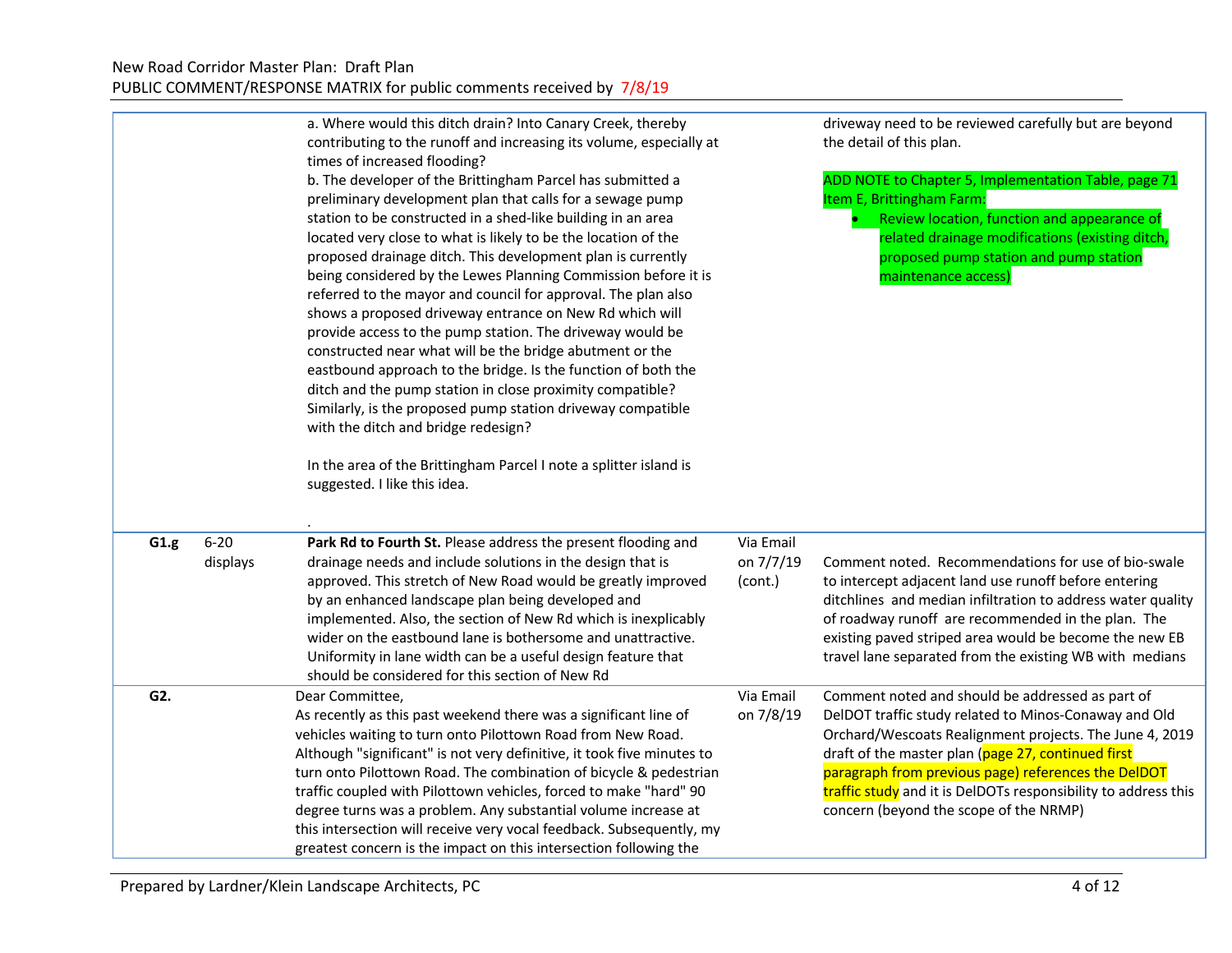|     | Minos-Conaway New Road alterations. I strongly suggest the use<br>of explicit signage, arrows, "suggested route", "best way", etc., to<br>encourage vehicles to proceed to Old Orchard and NOT continue<br>east on New Rd. The impact of a multi-fold increase in vehicular<br>traffic continuing on to New Road below Old Orchard will<br>jeopardize all elements of bicycle and pedestrian traffic on<br>Pilottown Road and significantly restrict, with volume, the flow of<br>"local traffic" on an extremely narrow roadway and intersection.<br>CONCLUSION:<br>The signage needs to strongly encourage drivers to proceed South<br>(disregarding their GPS "shortest route") and follow Old Orchard to<br>their destination. This one, single item can substantially improve<br>every aspect of the New Road Master Plan.<br>Thank you very much for the opportunity to comment.<br>Sincerely,<br>Douglas Spelman, President<br>Canary Creek Subdivision HOA                                                                                                                                                                                               |                        |                                                                                                                                                                                                                                                                                                                                                                                                                                                                                |
|-----|------------------------------------------------------------------------------------------------------------------------------------------------------------------------------------------------------------------------------------------------------------------------------------------------------------------------------------------------------------------------------------------------------------------------------------------------------------------------------------------------------------------------------------------------------------------------------------------------------------------------------------------------------------------------------------------------------------------------------------------------------------------------------------------------------------------------------------------------------------------------------------------------------------------------------------------------------------------------------------------------------------------------------------------------------------------------------------------------------------------------------------------------------------------|------------------------|--------------------------------------------------------------------------------------------------------------------------------------------------------------------------------------------------------------------------------------------------------------------------------------------------------------------------------------------------------------------------------------------------------------------------------------------------------------------------------|
| G3. | July 8, 2019<br>Dear Jim:<br>Here are our comments the Draft New Road Corridor Master Plan<br>(Pilottown Road to Park Road).<br>Width of New Road<br>We and our neighbors, property owners on New Road, living<br>specifically in the area between West Fourth Street and Park Road,<br>are concerned about the potential expansion of New Road to fifty<br>feet (50') width with the inclusion of a vegetated infiltration basin<br>in the middle of the road, a bike path, two shoulders, a swale area,<br>and two 11-foot lanes for traffic. It is the consensus of the property<br>owners that we do not want to give up to twenty feet (20') of our<br>property for this expansion. We chose to live in this location with<br>deep lots because we wanted the privacy and quiet that these lots<br>afford. Losing this amount of property would bring our homes<br>closer to traffic and noise, thus reducing our quality of life and our<br>property values. As you know, New Road is already a major<br>corridor for residential, tourist, and commercial traffic, and it will<br>become even busier with planned and future developments on<br>New Road. | Via Email<br>on 7/8/19 | Width of New Road<br>Comment noted on right-of-way widths, The plan<br>addresses this concern on page 32, caption to Figure 35.<br>(relating roadway/bicycle/pedestrian facilities to available<br>right-of-way).<br>To further clarify add the following sentence on page 6 as<br>the last sentence under "TYPICAL SECTION":<br>Where existing right-of-way narrows to less than 50', the<br>sidewalk and planting strip may need to be removed from<br>one side of the road. |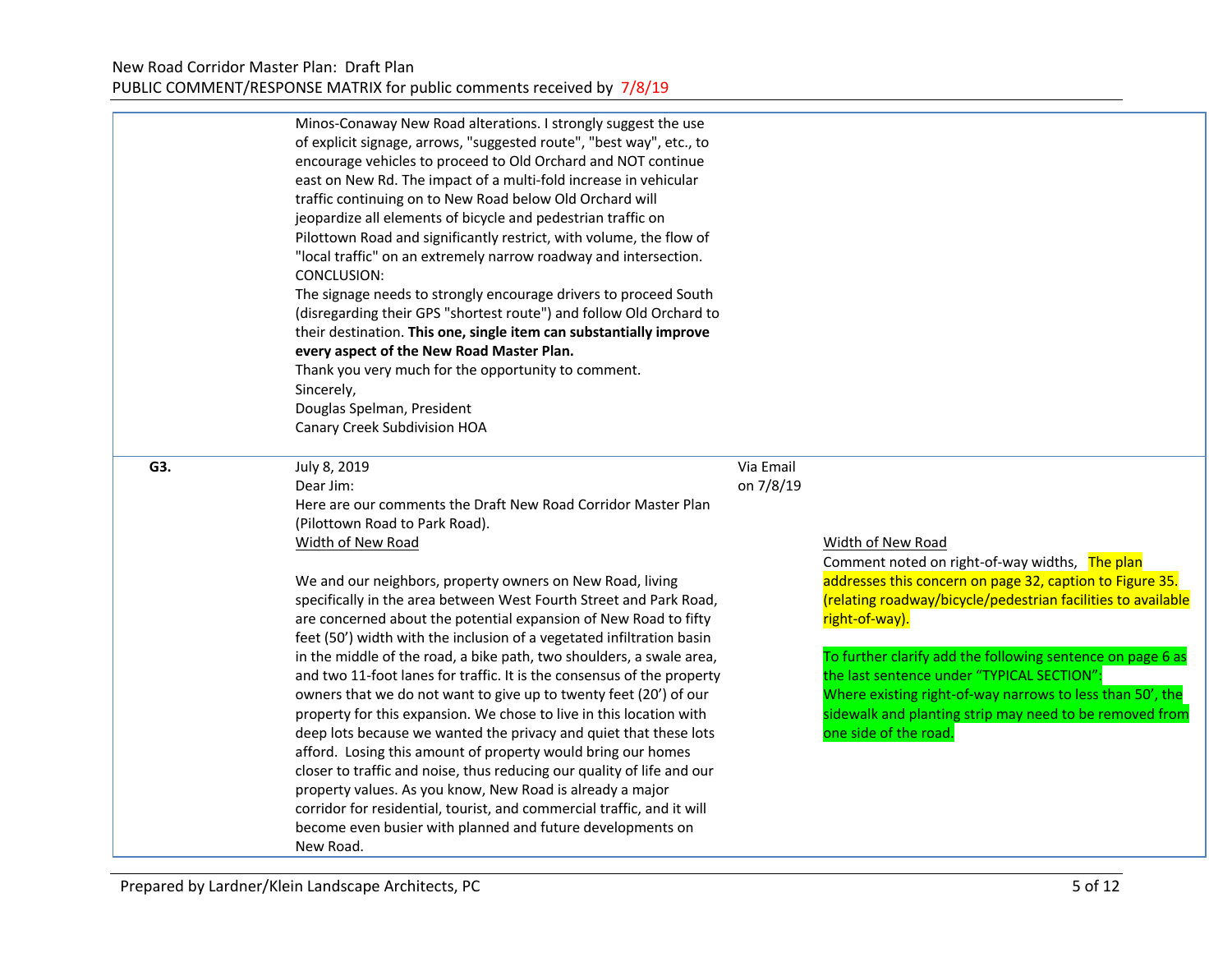#### Water concerns

In the past there has been significant flooding of our properties, and we expect this to occur more in the future with climate change, rising sea levels, and more frequent storms. It is our concerted belief that the issue of excess stormwater can be handled with an improved design of the current swale (or ditch) system and the installation of rain gardens in the swale area. The flow of the water in the swale should be modified so there is actual flow of the water toward the Rehoboth/Lewes Canal or toward Canary Creek.

#### Bike path

We suggest that the bike path not be located on New Road as proposed because of the tight space available for the improvements. We recommend that the bike path be routed so that it goes from Pilottown Road, turning onto Marina Drive, and then through Pilottown Village to Park Road. Then it can proceed up New Road to the new Canary Creek Bridge. The Pilottown area consists of wide roads and less traffic, making it much more amenable to bike traffic. This will improve the safety of bicyclists tremendously.

#### Speeding

We appreciate that this plan addresses the issue of speeding on New Road. We believe the most effective solution for our section of New Road is to install a 3-way stop sign at West Fourth Street. Many drivers swing around the corner at high speeds as they turn right from New Road onto West Fourth Street, causing dangerous conditions for pedestrians. Stop signs, if enforced, would improve the safety of this area.

Please give serious consideration to these recommendations as the issues directly affect the property owners on New Road.

Sincerely,

Francis Murphy and Marta Nammack 128 New Road, Lewes, DE

#### Water Concerns

Comment noted and the plan reflects this approach. As agreed to at the 3/27 stakeholder meeting, we have added a third approach which includes using infiltration within the existing road and right-of-way, if feasible, in tandem with the traffic calming measures

#### Reword first sentenced to say:

After extensive discussion with neighboring residences, a three step approach, in order of implementation …

#### And add to beginning of each bullet:

• Step One: …

• Step Two: …

• Step Three: …

#### Bike Path

Comment noted and the master plan shows that the separated multi-use facility ends just east of Park Road (page 74, last bullet under shared use trail actions) converting to bicycle lanes and a sidewalk on one or both sides depending upon available right-of-way as per the first comment. This is consistent with the State of Delaware Complete Streets policy

The route through Pilottown Village would require a completely separate process and approval of the residents living in that area.

#### Speeding -

There is extensive research regarding the effectiveness of stop signs for traffic calming and consensus research indicates that stop signs are not an effective traffic calming measure. Stop signs stop signs installed to control speeding are frequently violated, are detrimental to safety and actually increase speeds between stop signs.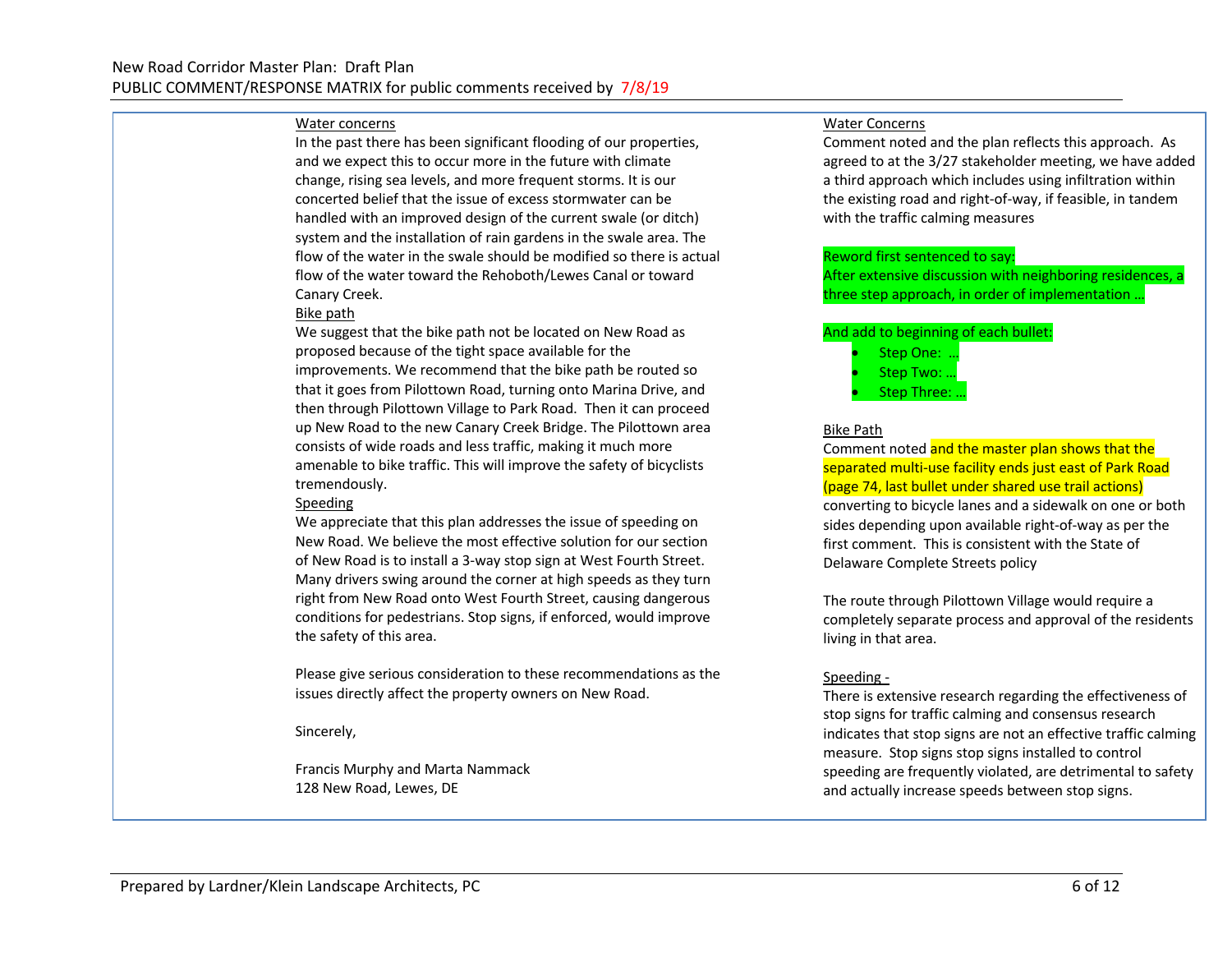| G5.        | Park Road to Pilottown-<br>Again, center islands (center medians) are included in the plan. I<br>asked all my neighbors: these would be a nightmare for us! There<br>are many driveways. Many folks will be bound to make right turns<br>only if a median is in the way. Medians are a nightmare for anyone<br>who backs a boat trailer into their driveway. Medians need much<br>upkeep to look good and no neighbors are willing to weed the<br>median with cars going past both sides of them. What we NEED is<br>a ditch bioswale to control our flooding problem. The neighbors<br>ARE willing to maintain these. And ditch bioswale will be cheaper<br>than center medians. The homeowners reject center medians.<br>Bruce Aldred, 120 New Road, Lewes. 302-644-1893 | Online<br>comment<br>on 7/8/19 | Comment noted – medians are the recommended traffic<br>calming measure approaching 4 <sup>th</sup> Street. They are short<br>and have gaps at all driveways and ends can be tapered to<br>accommodate turning radii of trailered vehicles. The<br>medians can be designed to store roadway related runoff<br>to the design storm and then release into the ditch<br>providing much more storage capacity than currently<br>available.<br>See comment G3 for recommendations to be<br>implemented over time in order of priority:<br>1) Improve ditchlines<br>Add bioswales collecting runoff from adjacent<br>2)<br>land areas and providing more storage<br>3) Add medians with infiltration and storage<br>underneath for roadway runoff<br>If one and two solve the problem, then 3 may not be<br>necessary for floodplain. If other traffic calming<br>measures installed first solve the problem, then<br>maybe the medians won't be necessary |
|------------|----------------------------------------------------------------------------------------------------------------------------------------------------------------------------------------------------------------------------------------------------------------------------------------------------------------------------------------------------------------------------------------------------------------------------------------------------------------------------------------------------------------------------------------------------------------------------------------------------------------------------------------------------------------------------------------------------------------------------------------------------------------------------|--------------------------------|-----------------------------------------------------------------------------------------------------------------------------------------------------------------------------------------------------------------------------------------------------------------------------------------------------------------------------------------------------------------------------------------------------------------------------------------------------------------------------------------------------------------------------------------------------------------------------------------------------------------------------------------------------------------------------------------------------------------------------------------------------------------------------------------------------------------------------------------------------------------------------------------------------------------------------------------------------|
| G6.<br>P45 | New Road at Nassau (Gateway Area)-<br>How is this plan affected by the Lewes Crest townhome<br>community that was approved for development on Nassau Road?<br>Will the entrance to this community be aligned with the existing<br>entrance to Reserves of Nassau? How will this new development<br>affect the placement of the roundabout?<br>Lighting at roundabout - will kelvin rating be considered for its<br>impact on wildlife and neighboring residents?<br>Additional Comments and Suggestions-<br>Light pollution along the entire corridor should be<br>Considered<br>Lynda-Marie Allen                                                                                                                                                                         | Online<br>comment<br>on 7/1/19 | Lewes Crest development is addressed as part of County<br>site plan review and DelDOT traffic studies for Minos<br>Conaway project and Old Orchard intersection<br>realignments.<br>Lighting concerns are addressed on page 45                                                                                                                                                                                                                                                                                                                                                                                                                                                                                                                                                                                                                                                                                                                      |
| G7.        | Black Hog Gut to Old Orchard-                                                                                                                                                                                                                                                                                                                                                                                                                                                                                                                                                                                                                                                                                                                                              | Online                         | Comment noted                                                                                                                                                                                                                                                                                                                                                                                                                                                                                                                                                                                                                                                                                                                                                                                                                                                                                                                                       |
|            | A roundabout at the intersection of Old Orchard and                                                                                                                                                                                                                                                                                                                                                                                                                                                                                                                                                                                                                                                                                                                        | comment                        |                                                                                                                                                                                                                                                                                                                                                                                                                                                                                                                                                                                                                                                                                                                                                                                                                                                                                                                                                     |
|            | New Road makes the most sense to me. It maximizes the line of                                                                                                                                                                                                                                                                                                                                                                                                                                                                                                                                                                                                                                                                                                              | on                             |                                                                                                                                                                                                                                                                                                                                                                                                                                                                                                                                                                                                                                                                                                                                                                                                                                                                                                                                                     |
|            | sight for all drivers entering the roundabout and avoids the                                                                                                                                                                                                                                                                                                                                                                                                                                                                                                                                                                                                                                                                                                               | 6/21/19                        |                                                                                                                                                                                                                                                                                                                                                                                                                                                                                                                                                                                                                                                                                                                                                                                                                                                                                                                                                     |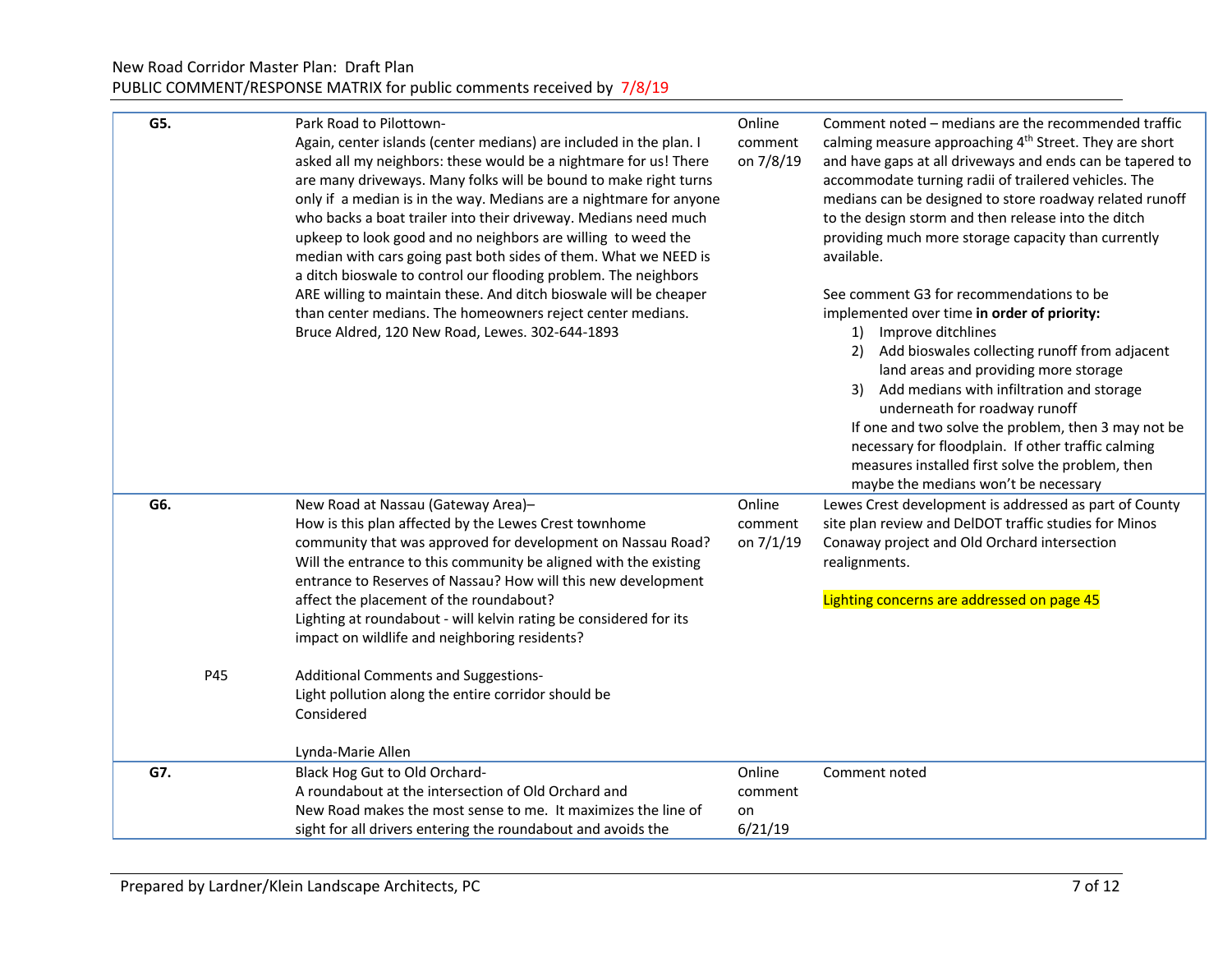## New Road Corridor Master Plan: Draft Plan PUBLIC COMMENT/RESPONSE MATRIX for public comments received by 7/8/19

|      | temptation to use the splitter as a resting spot which is a recipe for<br>disaster. PS: I live in VOFP and use this intersection quite often.<br>Sol Peltz                                                                                                                                                                                                                                                                    |                                                 |                                                                                                                                                                                                                                                                                                                                                                                               |
|------|-------------------------------------------------------------------------------------------------------------------------------------------------------------------------------------------------------------------------------------------------------------------------------------------------------------------------------------------------------------------------------------------------------------------------------|-------------------------------------------------|-----------------------------------------------------------------------------------------------------------------------------------------------------------------------------------------------------------------------------------------------------------------------------------------------------------------------------------------------------------------------------------------------|
| G8.  | Old Orchard to Canary Creek (including the bridge)-<br>When straightening the curve to use the groom property as well as<br>the empty lot at the corner of Schaffer Lane and then move over to<br>the Brittingham property. Use open land to accomplish your goals.                                                                                                                                                           | Handout<br>comments<br>by hand<br>on<br>6/20/19 | Comment noted                                                                                                                                                                                                                                                                                                                                                                                 |
|      | Additional Comments and Suggestions-<br>We live at 16063 New Rd Concern regarding flooding in our front<br>yard after stormwater covering the road. Also, regarding the bike<br>path crossover from Schaffer Lane that you vision of the road is<br>obstructed by trees big safety issue.                                                                                                                                     |                                                 | Comment noted - any pedestrian crossing at Shaeffer will<br>be designed with required sight distances free from<br>obstruction. Trees can be preserved as part of design<br>process and still have clear sight distances                                                                                                                                                                      |
|      | When looking at widening New Rd in front of our house to use the<br>empty lot across the street instead of our yard. Also, our well head<br>is in the front right garden when facing our house from the road.<br>Having New Road right next to this with water run off - how will<br>this affect our well?<br>Any questions please feel free to call or email us.<br>Amanda and Carl Wagner<br>645-0482<br>Ansclw@comcast.net |                                                 | Comment noted - these issues will be addressed during<br>design phases. Well's and well heads would need to be<br>protected during construction                                                                                                                                                                                                                                               |
| G9.  | Black Hog Gut to Old Orchard-<br>Please provide to the public - more information about how the<br>Black Hog land will be used commercially.                                                                                                                                                                                                                                                                                   | Handout<br>comment<br>by hand<br>on<br>6/20/19  | Black Hog Village is being developed as of right - contact<br>Sussex County for more information.                                                                                                                                                                                                                                                                                             |
| G10. | New Road at Nassau (Gateway Area)-<br>The bike trail should cross further away from the roundabout.<br>Drivers in the roundabout will be looking for other cars and will not<br>see the bikers or joggers.                                                                                                                                                                                                                    | Handout<br>comment<br>by hand<br>on<br>6/20/19  | Update 8/16/19 Comment Noted - This recommendation<br>was also brought to DelDOT attention and cannot be<br>addressed at this time. This comment can be best<br>addressed as part of the<br>Minos-Conaway Project design and engineering phases.<br>There will be a public hearing late summer/fall (Sept 17) at<br>which time they can address the crossing and other<br>roundabout concerns |
| G11. | Additional Comments and Suggestions-                                                                                                                                                                                                                                                                                                                                                                                          | Handout<br>comment                              | Comment noted: DelDOT is conducting traffic studies as<br>part of Minos Conaway and Old Orchard / Wescoats                                                                                                                                                                                                                                                                                    |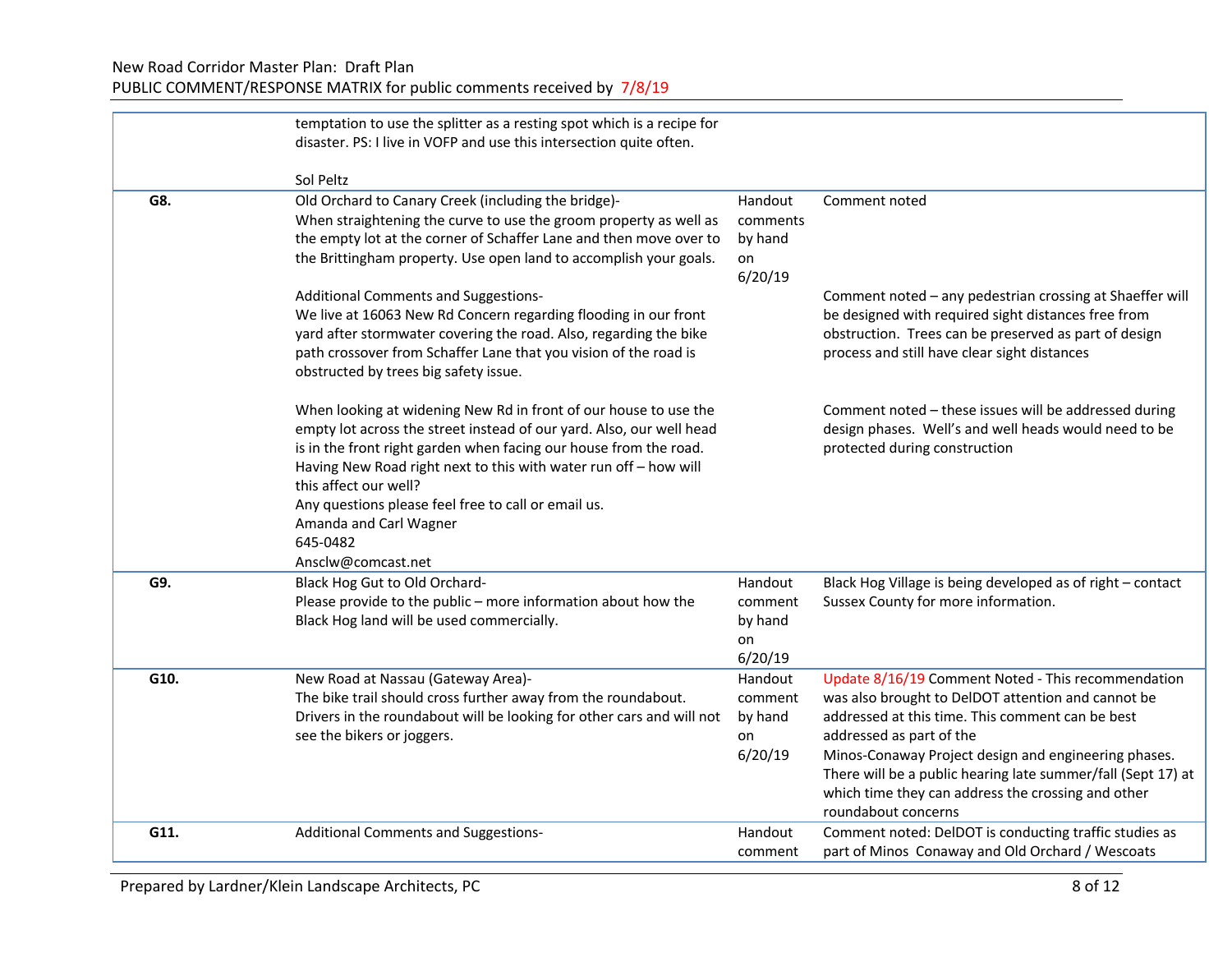| PUBLIC COMMENT/RESPONSE MATRIX for public comments received by 7/8/19 |  |
|-----------------------------------------------------------------------|--|
|-----------------------------------------------------------------------|--|

|      |     | The intersection of Wescoats and Coastal Highway is a major         | by hand | intersection realignment projects. Information was                    |
|------|-----|---------------------------------------------------------------------|---------|-----------------------------------------------------------------------|
|      |     | bottleneck. With more traffic on Old Orchard, the Rt 1 intersection | on      | presented to City of Lewes on July 1.                                 |
|      |     | needs attention. It is two lanes at the intersection, but one lane  | 6/20/19 |                                                                       |
|      |     | farther back. It takes two changes of light to turn left on Rt1.    |         |                                                                       |
| G12. |     | On New Road close to Park and Pilottown, what specifically are we   | 6/20/19 | Update 8/16/19 Jim Klein- Good questions: to best address             |
|      |     | going to get to? Understand that there are two options. Neighbors   | meeting | this, it is hoped that speeds will be reduced at the                  |
|      |     | say that the bioswales are not preferred. As far as improving the   |         | roundabout at Lynn Rd. So, you can only go 25 mph or less             |
|      |     | trail, we are all for the improvement, but we will send in a        |         | in this area; the crossing at Shaffer Lane will have a splitter       |
|      |     | comment that we would prefer not to include the bioswale, it        |         | - so crossing will be at one of those splitter islands; if            |
|      |     | would increase the road to 50 feet. Now it is 35 feet.              |         | warranted, you could put the rapid flashing beacon. All of            |
|      |     | How are you going to cut across the road at Old Orchard?            |         | these traffic calming approaches will help slow down the              |
|      |     |                                                                     |         | traffic and can be explored for viability.                            |
| G13. |     | What is going on with the Black Hog Village? Is it something new?   | 6/20/19 | Jennifer Cinelli - It's a commercial development; permitted           |
|      |     |                                                                     |         |                                                                       |
|      |     | So, it's residential?                                               | meeting | use, going through the review process and agency                      |
|      |     |                                                                     |         | approvals.                                                            |
|      |     |                                                                     |         | Jennifer Cinelli - No, it's commercial.                               |
| G14. | P74 | I live adjacent to Black Hog Farm, and we have no way of getting    | 6/20/19 | Jim Klein - Ok, on the eastbound side. Crosswalks to the              |
|      |     | out of our development to the trail, we would like to see a way to  | meeting | trail, if constructed on the westbound side, will be at               |
|      |     | get out of old orchard to get on the trail.                         |         | Peach Tree, Kansas and Arkansas.                                      |
|      |     |                                                                     |         |                                                                       |
|      |     |                                                                     |         | ADD sentence to end of 2 <sup>nd</sup> bullet under Shared Use Trail, |
|      |     |                                                                     |         | page 74:                                                              |
|      |     |                                                                     |         | If farmland on WB side is permanently preserved, and                  |
|      |     |                                                                     |         | therefore no trail is constructed, then additional                    |
|      |     |                                                                     |         | pedestrian and bicycle connections to Old Orchard will be             |
|      |     |                                                                     |         | needed on EB side.                                                    |
| G15. |     | You talked about lowering the speed limit, but at the same time     | 6/20/19 | Jim Klein - with [slower moving vehicles], you [don't need            |
|      |     | you are increasing the amount of traffic, doesn't that increase     | meeting | as much space between], therefore increasing capacity.                |
|      |     | congestion?                                                         |         |                                                                       |
| G16. |     | Any consideration to so much boat trailer traffic? Does that slow   | 6/20/19 | Jim Klein - Roundabouts are designed with aprons, which               |
|      |     | down traffic on roundabouts?                                        | meeting | allows vehicles with trailers to traverse over top of the             |
|      |     |                                                                     |         | apron. See Figure 63, page 49 for example.                            |
|      |     |                                                                     |         |                                                                       |
|      |     |                                                                     |         | Mike Hahn - If you google DelDOT roundabouts, it gives                |
|      |     |                                                                     |         | you the background of roundabouts with good examples                  |
|      |     |                                                                     |         | and illustrates the apron area. The point being that                  |
|      |     |                                                                     |         | DelDOT will look at all of the variables and make it work             |
|      |     |                                                                     |         | (during the design phase).                                            |
|      |     |                                                                     |         |                                                                       |
|      |     |                                                                     |         |                                                                       |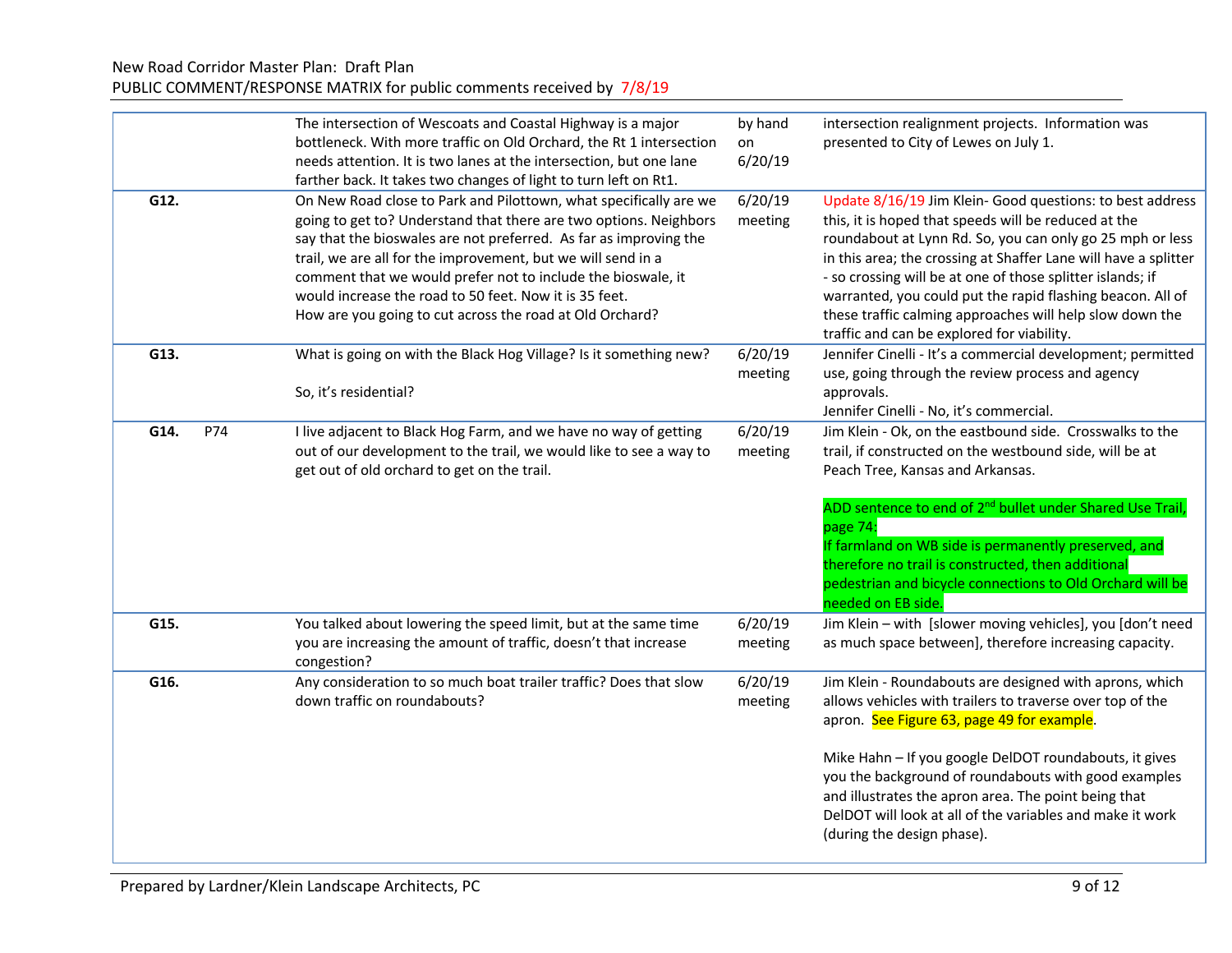| G17. | Maintenance costs, I am wondering about them and you brought<br>up the current maintenance with the ditches, and so forth. So,<br>where are the new funds going to come from so that we can<br>maintain the roadway landscape? | 6/20/19<br>meeting | Jim Klein - So it's a question of who is responsible for what<br>[maintenance]. DelDOT maintains roadway itself, does<br>mowing, road drainage, etc., but beyond that the<br>landscaping in the roundabout, for example, will need to<br>find someone to sponsor the maintenance; In Wilmington,<br>they are lucky to have the DE Center for Horticulture, that<br>working with DelDOT and Brandywine Valley Scenic<br>Byway, maintains medians, gateways and other special<br>areas with sponsorships. The same approach is needed<br>here to get people together to sponsor the roadway<br>landscape.<br>Mike Hahn - [DelDOT offers] sponsor a small sign on the<br>road for recognition.<br>Jennifer Cinelli - DelDOT is working with University of<br>Delaware to offer work for students to help with<br>maintenance.<br>See page 68, section on Maintenance and Sample<br>agreement to be included in Appendix |
|------|--------------------------------------------------------------------------------------------------------------------------------------------------------------------------------------------------------------------------------|--------------------|----------------------------------------------------------------------------------------------------------------------------------------------------------------------------------------------------------------------------------------------------------------------------------------------------------------------------------------------------------------------------------------------------------------------------------------------------------------------------------------------------------------------------------------------------------------------------------------------------------------------------------------------------------------------------------------------------------------------------------------------------------------------------------------------------------------------------------------------------------------------------------------------------------------------|
| G18. | On the schedule for capital projects, it may be a while for the<br>improvements, given the intersections that are already on<br>schedule, what do you think, first lower the speed before the other<br>improvements?           | 6/20/19<br>meeting | Jim Klein - Systematically, when they make the<br>recommendations, they need to be in place in order for<br>the speed limits to go down; if they cannot do the<br>improvements, it will be will hard to slow down speeds<br>[other factors such as land use, traffic volume, operating<br>conditions, etc., are factored into a speed study, which has<br>to be done prior to changing speed limits].<br>Mike Hahn - Our traffic section has looked at the draft plan<br>and they will implement the speed studies as a path<br>forward.<br>Jim Klein - [Many of you have] perceived the sense of high<br>operating speeds, but [DelDOT] needs to actually go out<br>and measure the speeds.                                                                                                                                                                                                                         |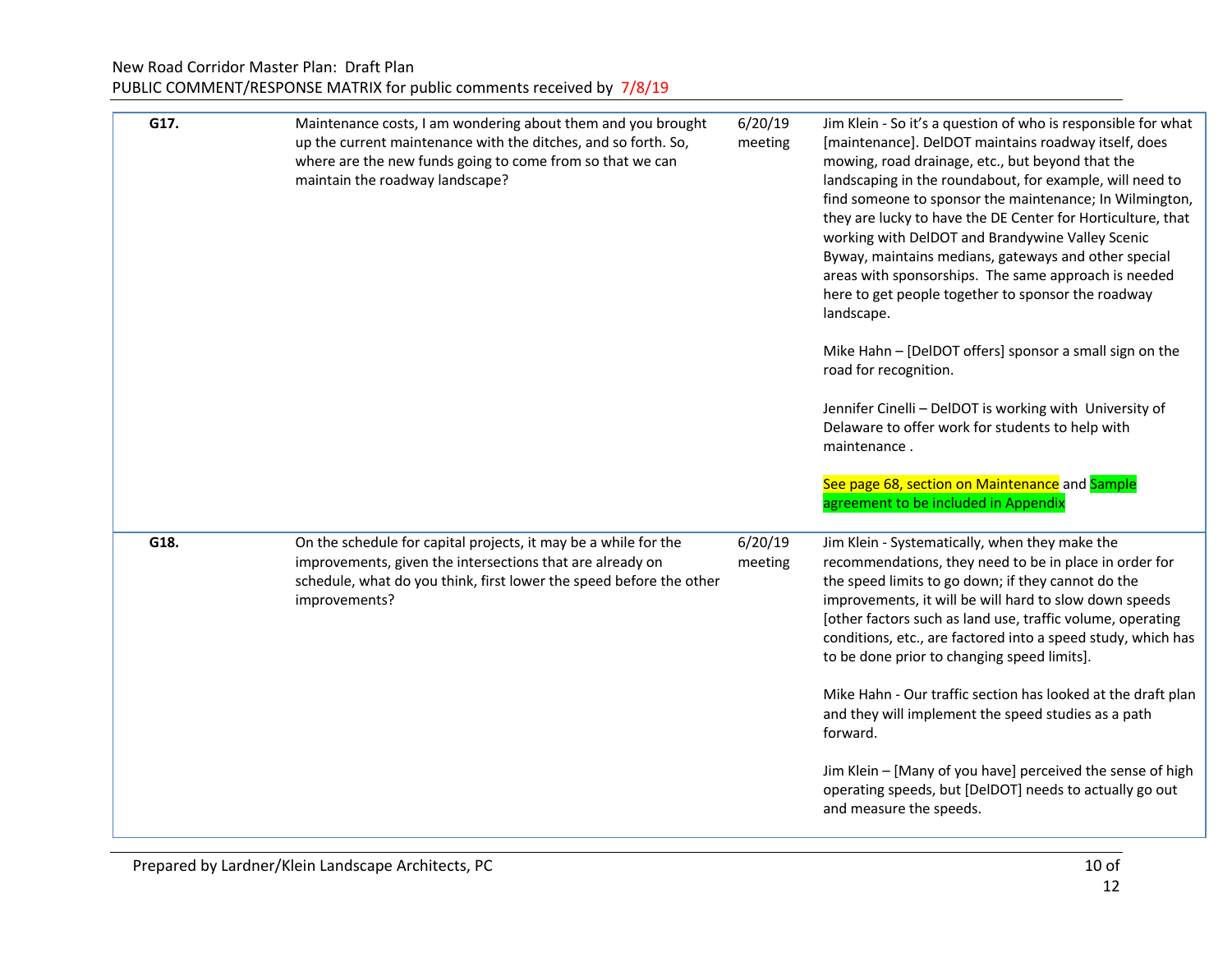| G19. | This goes along with the speed and stacking-it's all effected-how<br>is signage going to encourage people to go on business route 9?                                                                                                                                                                             | 6/20/19<br>meeting | Jim Klein - Not any plans like this as far as I know; I do not<br>know that anyone has specifically proposed this.                                                                                                                                            |
|------|------------------------------------------------------------------------------------------------------------------------------------------------------------------------------------------------------------------------------------------------------------------------------------------------------------------|--------------------|---------------------------------------------------------------------------------------------------------------------------------------------------------------------------------------------------------------------------------------------------------------|
|      | I worry about Old Orchard Road.                                                                                                                                                                                                                                                                                  |                    | Jennifer Cinelli - The 5pts goal is help the people who<br>cannot get out of their houses on the weekend to get to<br>the [grocery store], etc.                                                                                                               |
|      |                                                                                                                                                                                                                                                                                                                  |                    | Jennifer Cinelli - We are trying to make it easier for you all<br>to move through town.                                                                                                                                                                       |
|      |                                                                                                                                                                                                                                                                                                                  |                    | Plantation Road/1D intersection will at some point be<br>changed/fixed, but as of right now we are not using the<br>ACE property, so that parcel closer to the road is the one<br>that would need.                                                            |
|      |                                                                                                                                                                                                                                                                                                                  |                    | July 1 <sup>st</sup> the traffic models will be provided which<br>recognizes traffic for the current planned developments.                                                                                                                                    |
| G20. | Jane Nicholson - I have lived on New Road for 50 years. It used to<br>be a farm road. My concern is that it is not safe at this point with<br>no shoulders and no bike paths. $2^{nd}$ – Where does the traffic get<br>dumped? Pilottown traffic cannot take the traffic. Safety should<br>be DelDOT's priority. | 6/20/19<br>meeting | The widening of the shoulders will happen with the [as<br>development occurs, projects will be required to expand<br>roadway associated with development to a standard of 11'<br>lanes and 6' shoulders].] and any DelDOT project.                            |
|      |                                                                                                                                                                                                                                                                                                                  |                    | Mike Hahn - We are still looking at 11' lanes with 6' paved<br>shoulders. As it goes from Canary creek to Pilottown road,<br>we have a series of recommendations, so we are talking<br>about beautifying, but the number one emphasis is safety<br>of travel. |
|      |                                                                                                                                                                                                                                                                                                                  |                    | Jim Klein - The overall goal (page 6) states: Increase safety<br>for all users while maintaining the bucolic and diverse<br>nature of the corridor                                                                                                            |
| G21. | My understanding is that prior traffic studies showed 15,000 new                                                                                                                                                                                                                                                 | 6/20/19            | Jim Klein - I am not sure where those numbers came from.                                                                                                                                                                                                      |
|      | trips on New Road.                                                                                                                                                                                                                                                                                               | meeting            | Trip generation will be discussed by DelDOT as part of its<br>presentation to City of Lewes on July 1st at 7 o'clock.                                                                                                                                         |
|      |                                                                                                                                                                                                                                                                                                                  |                    |                                                                                                                                                                                                                                                               |